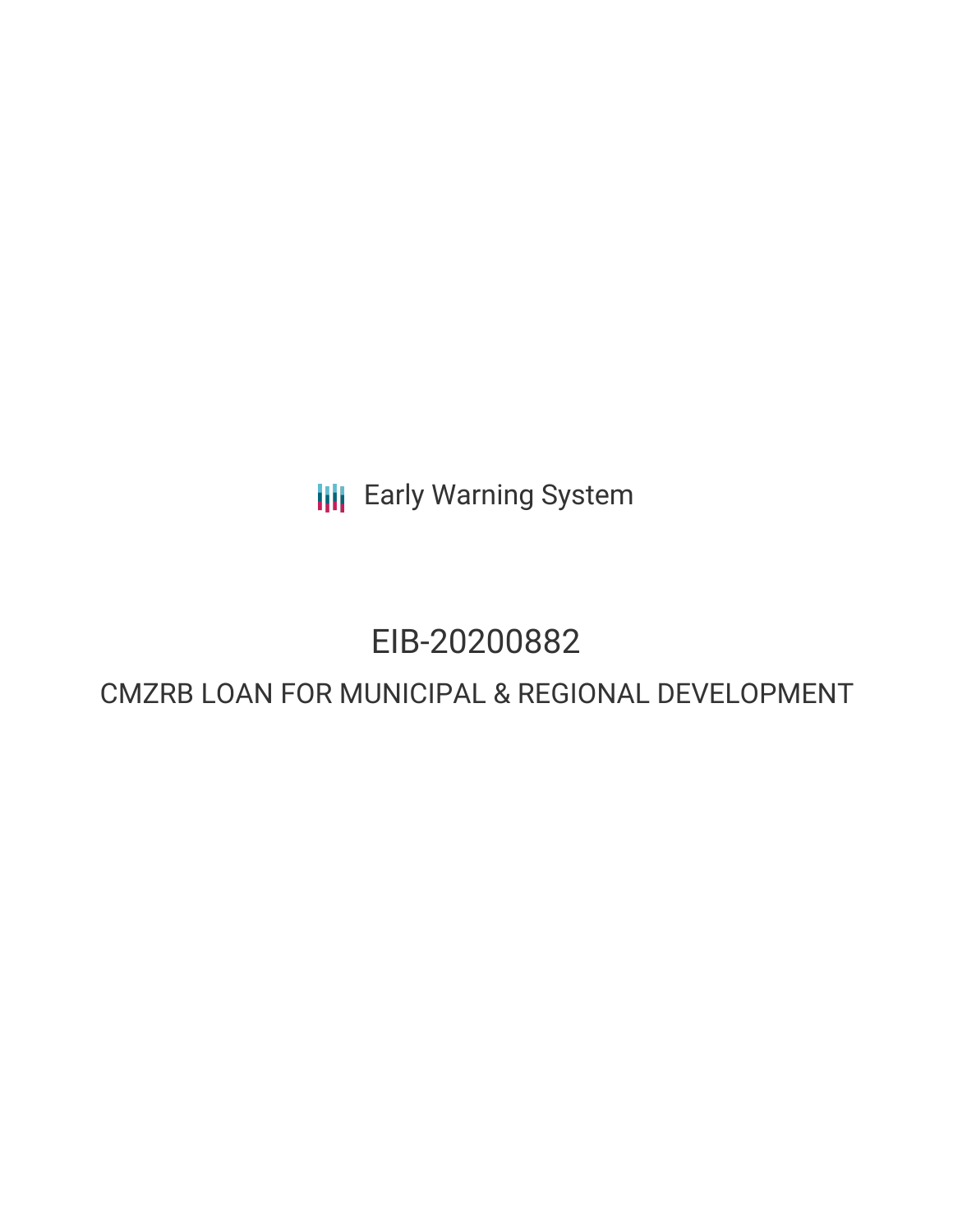#### **Quick Facts**

| <b>Countries</b>              | Czech Republic                             |
|-------------------------------|--------------------------------------------|
| <b>Financial Institutions</b> | European Investment Bank (EIB)             |
| <b>Status</b>                 | Proposed                                   |
| <b>Bank Risk Rating</b>       | J                                          |
| <b>Borrower</b>               | CESKOMORAVSKA ZARUCNI A ROZVOJOVA BANKA AS |
| <b>Sectors</b>                | Finance                                    |
| <b>Investment Type(s)</b>     | Loan                                       |
| <b>Loan Amount (USD)</b>      | \$6,080.00 million                         |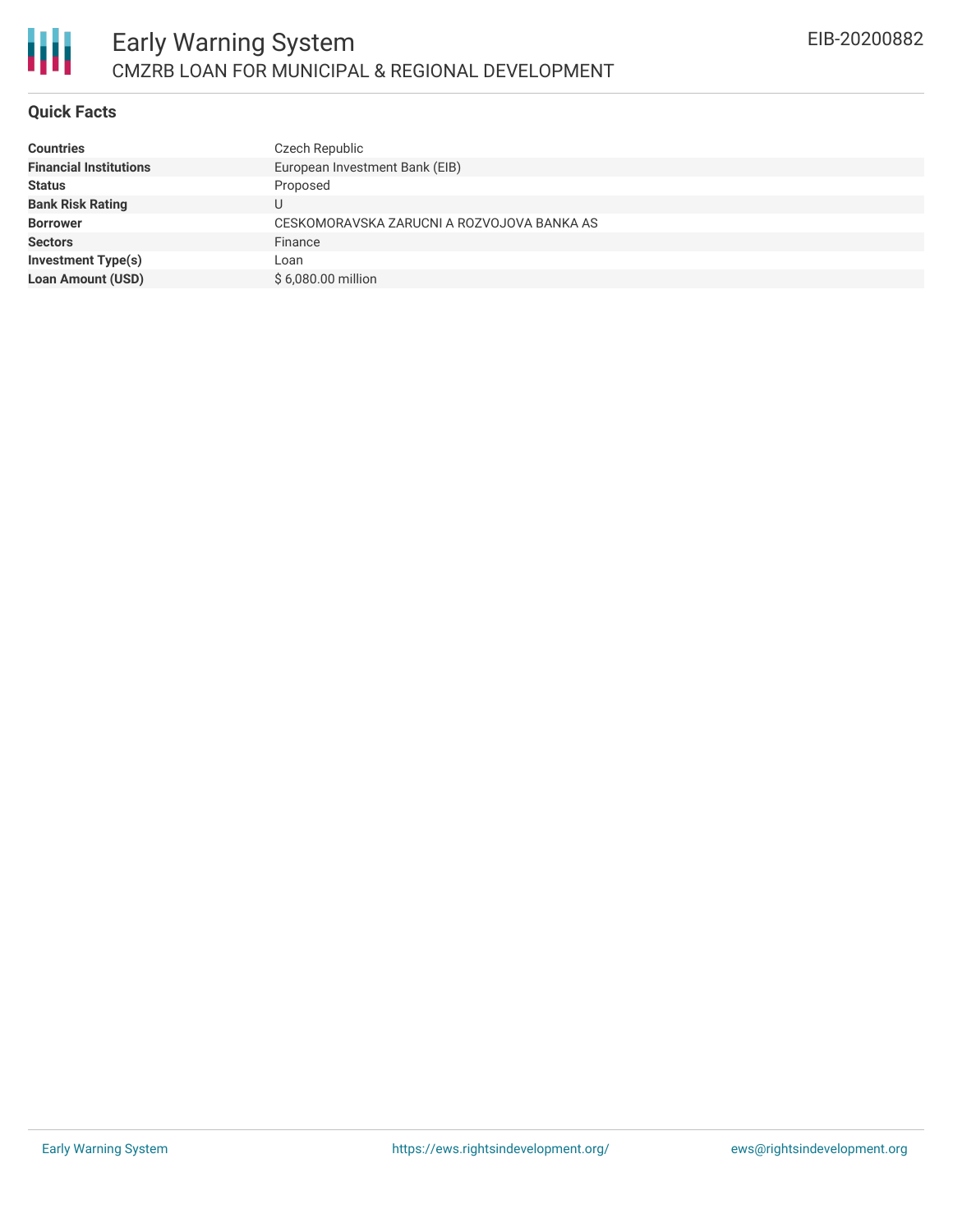

## **Project Description**

The loan will support long-term lending of municipalities and regions and by them owned public entities in the Czech Republic in eligible sectors, primarily in urban, regional and rural development. It will support the upgrade, replacement and reorganisation of urban infrastructure and public facilities as well as environmental and efficiency improvements.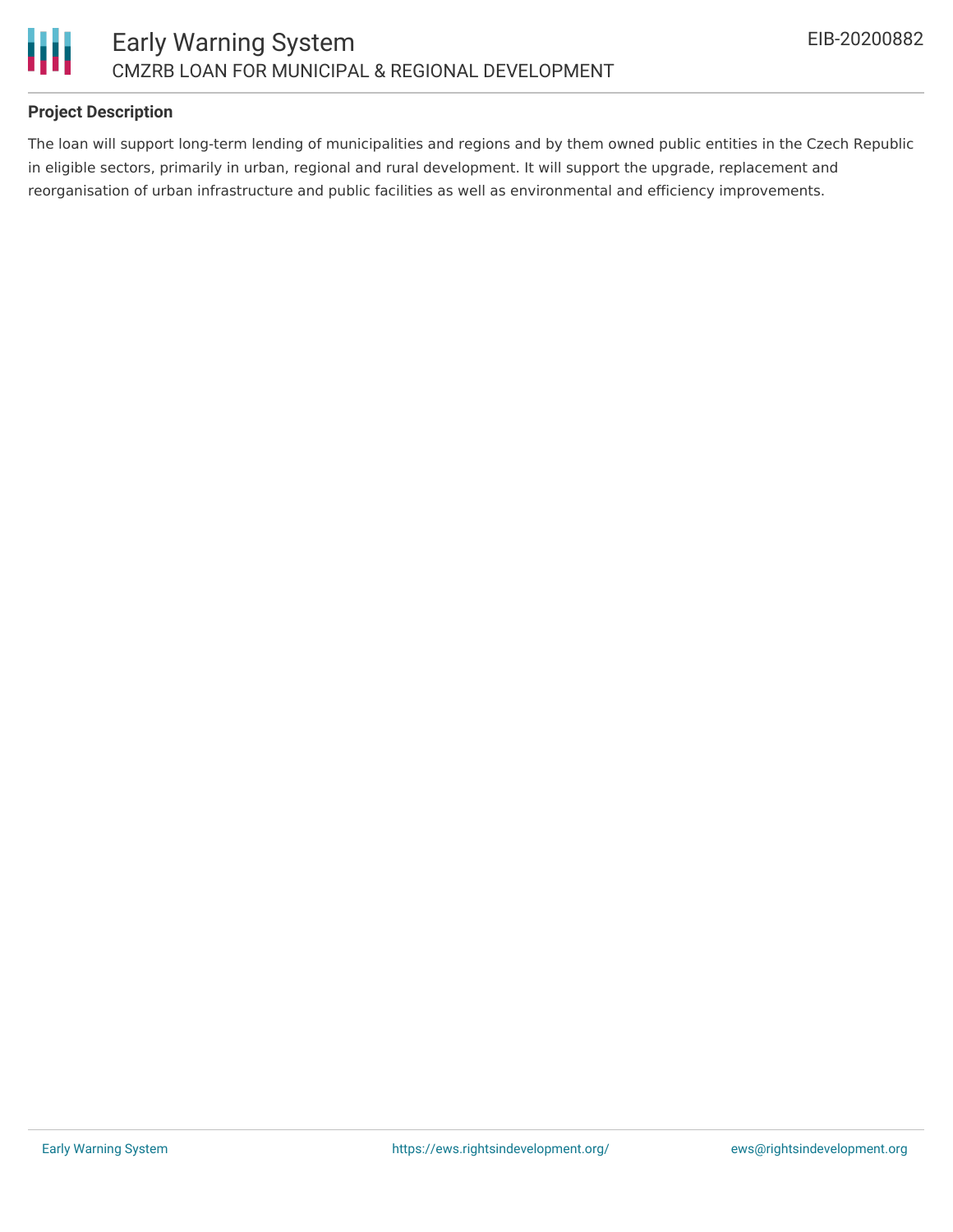

## **Investment Description**

European Investment Bank (EIB)